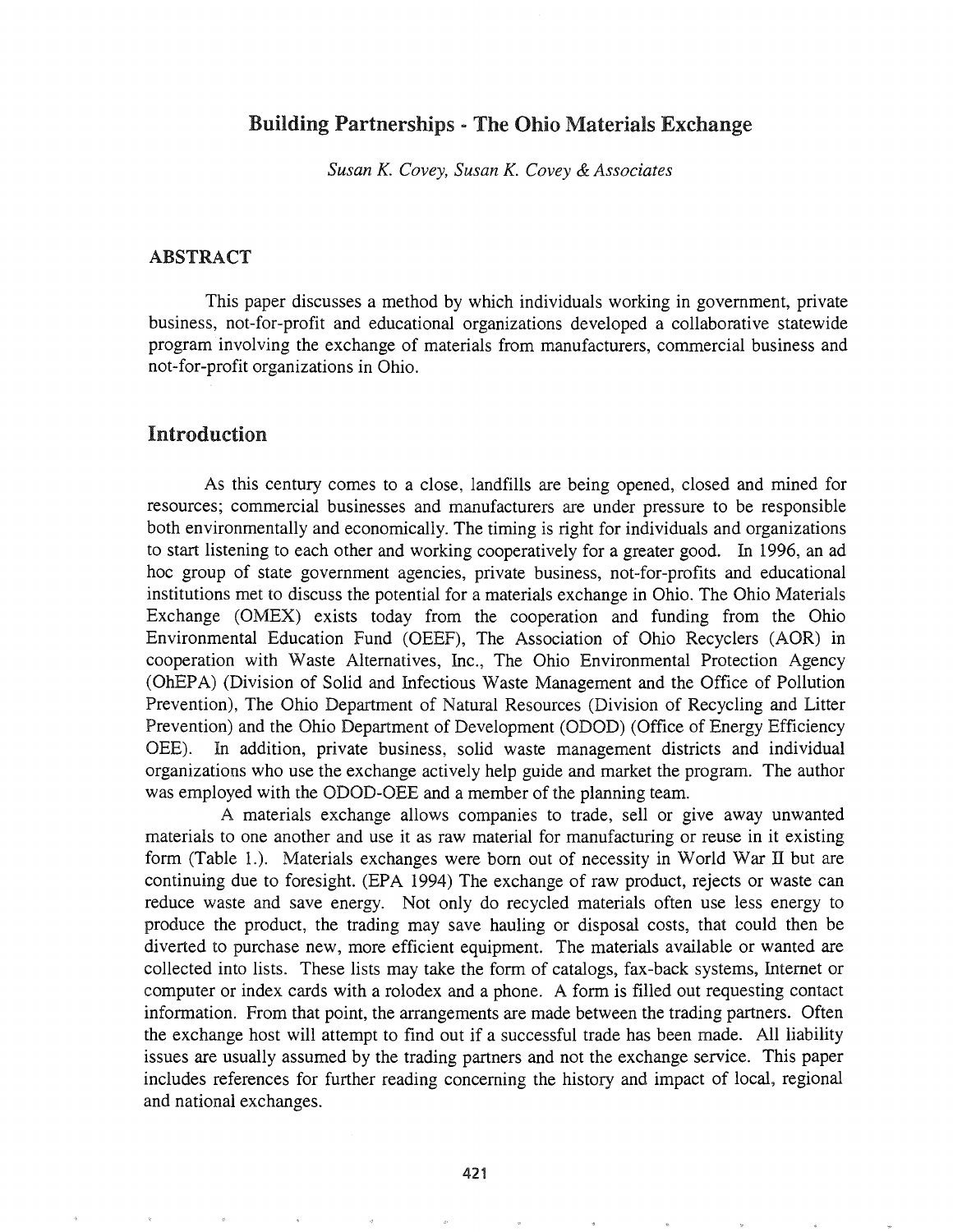| Category of Materials     | Available | Wanted |                                        | Available | Wanted |
|---------------------------|-----------|--------|----------------------------------------|-----------|--------|
| Acids                     | X         | X      | Glass                                  | X         | X      |
| <b>Alkalis</b>            |           |        | Paints & Coatings                      | X         |        |
| <b>Chemicals</b>          | X         | X      | Miscellaneous                          | X         | X      |
| <b>Solvents</b>           |           |        | Ag By-Products                         | X         | X      |
| Oils & Waxes              | X         | X      | Ash & Combustion<br><b>By-Products</b> | X         | X      |
| Plastics                  | X         | X      | Durable Furniture                      |           | X      |
| Textiles & Leather        | X         | X      | Rubber                                 | X         | X      |
| Paper                     | X         | X      | <b>Refractory Material</b>             | X         | X      |
| Metals                    | X         | X      | Sand                                   | X         | X      |
| Construction &            | X         | X      | Services                               | X         |        |
| <b>Shipping Materials</b> | X         | X      | Wood                                   | X         | X      |
| Computers & Electronics   | X         | X      |                                        |           |        |

Table 1. Ohio Materials Exchange, Materials Available and Wanted, Dec. 1998.

The Ohio Materials Exchange was built with a diverse group of organizations and individuals. Additional information on these organizations is provided in the background section. The products listed on the exchange varies from furniture, shrink wrap and foundry sand, and serve both large and small businesses in rural and urban communities. The program was designed for continuous evaluation and accountability to the partners. The number of listings are growing and exchange outcomes are being voluntarily reported by steel, plastics, and wood product industries. There is an added value to the exchange in the way the partnership is exposing different disciplines to concepts surrounding pollution prevention, energy efficiency and best practices through these activities. The initial goal of reducing the quantity of materials going into landfills, has been expanded to include improved communication, collaboration and support from the partnerships of the Ohio Materials Exchange.

# Background

Throughout Ohio there has often been an echo of "Don't throw that away" followed by "Reduce, Reuse, Recycle." Local (covering 1-10 counties), regional (covering several states) and specialty materials exchanges were either present or developing in the state of Ohio. This section will give an overview concerning some of the organizations involved in the partnership that developed the materials exchange. This includes the Governor's Pollution Prevention Award Recipients; David Heinlen and the Orphan Chemical Recycling Program, Bowling Green State University (Ohio EPA 1995), Mahoning County's Industrial Waste Minimization Project (Ohio EPA 1997), and the three government agencies previously identified. Many individuals representing a wide range of organizations attended meetings, provided responses to surveys, written criticism and valuable input to the process.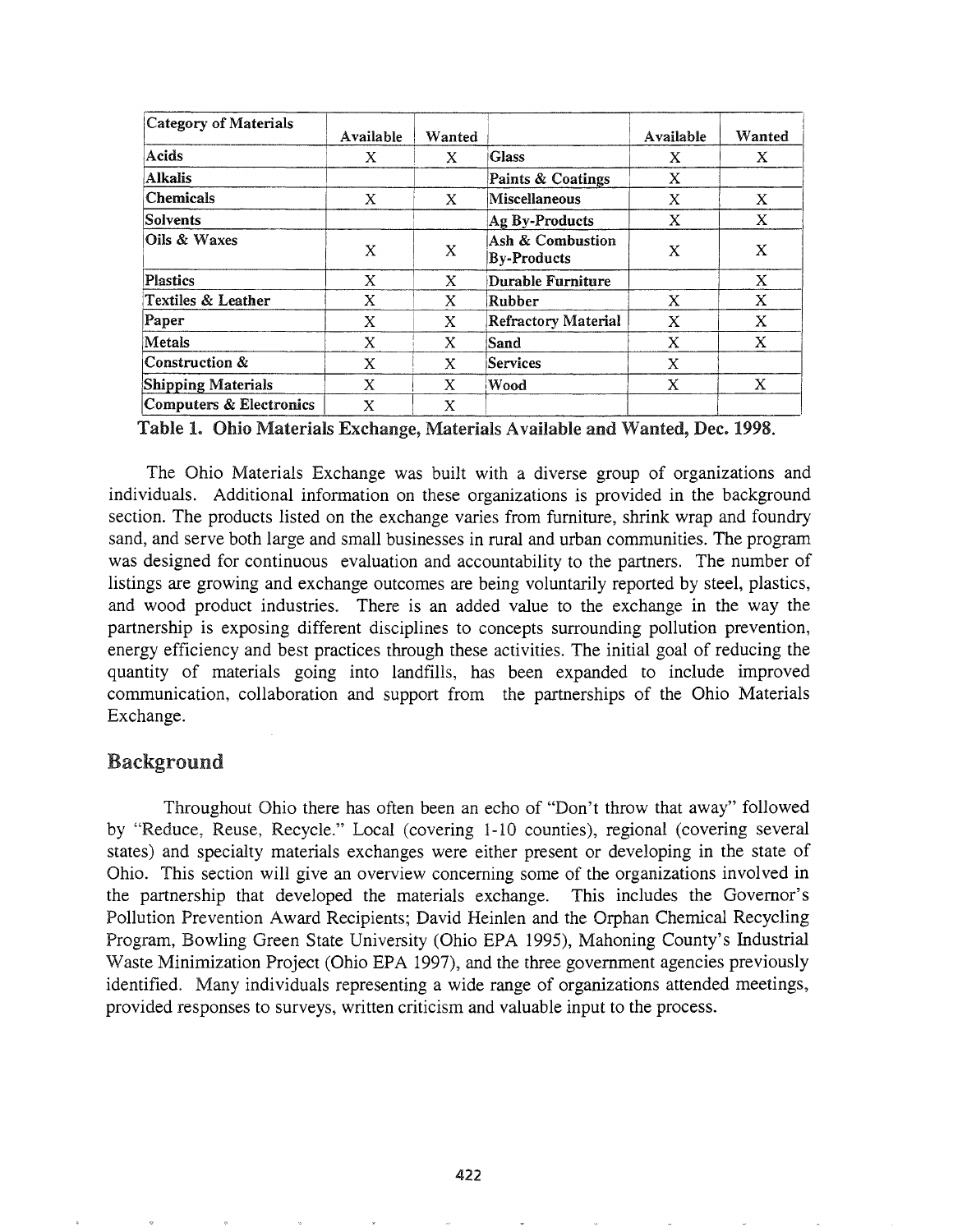### Office of Energy Efficiency

The OEE is a broad-based office that works with residential, commercial and manufacturing businesses, government buildings and the education of school children and adults. Sara Ward, Chief of the Office of Energy Efficiency states "OEE brings together diverse groups and fosters cooperation. It is important to actively reach out to other organizations and find individuals within these organizations, with a passion for promoting energy efficiency, renewable energy policies and markets. This takes time, but there is real satisfaction in the knowledge that many do care about the environment. Even if the "price" drivers aren't there to motivate change, it is ultimately the individuals that matter, in order for change to take root. We are pursing the quantification of the many economic and environmental benefits of the end of pipe/end user energy efficiency and renewable energy projects. We are trying to create a common language for comparing energy efficiency and environmental projects. We may each increase our ability to communicate the benefits of energy efficiency and ultimately increase its value in the market place."

The Office of Energy Efficiency became more involved in the pollution prevention arena through programs like  $NICE<sup>3</sup>$  (National Industrial Competitiveness for Energy, Environment and Economics) that combines the interest of energy efficiency and waste minimization. OEE provided some support and information for the Northeast Industrial Waste Exchange, an early regional exchange covering New England and the Mid west. These experiences were some of the background that led to interest in the concept of "Integrated Assessments" where not only the energy, but productivity and pollution prevention were addressed in a factory. In one pilot project to demonstrate the effectiveness of this approach a metal caster saved nearly \$45,000 a year by redirecting foundry sand from being a waste to be hauled away to becoming land-fill cover. The dollars saved could be directed into more traditional energy efficiency projects involving controls and compressed air.

## Division of Recycling and Litter Prevention

The Division of Recycling and Litter Prevention has worked closely with Solid Waste Management Districts, private business and communities in addressing the residential waste stream through training, grants and education. There is institutional memory of a type of exchange using index cards long before fax machines were available. As Tom Davis, Deputy Chief of Ohio Department of Natural Resources (ODNR), Division of Recyling and Litter Prevention phrased it "Ohio's energy, natural resource and environmental protection agencies all realized the benefit a statewide materials exchange program could provide to Ohio and its business. However, it wasn't until a public/private partnership was established that a program was actually developed and implemented."

### Division of Solid and Infectious Waste Management

In 1994, US EPA published "Review of Industrial Exchanges" providing insight on potential directions in the field. This caught the attention of OhEPA staff and during 1995 there was an effort to develop a potential grant application to form an Ohio-based exchange,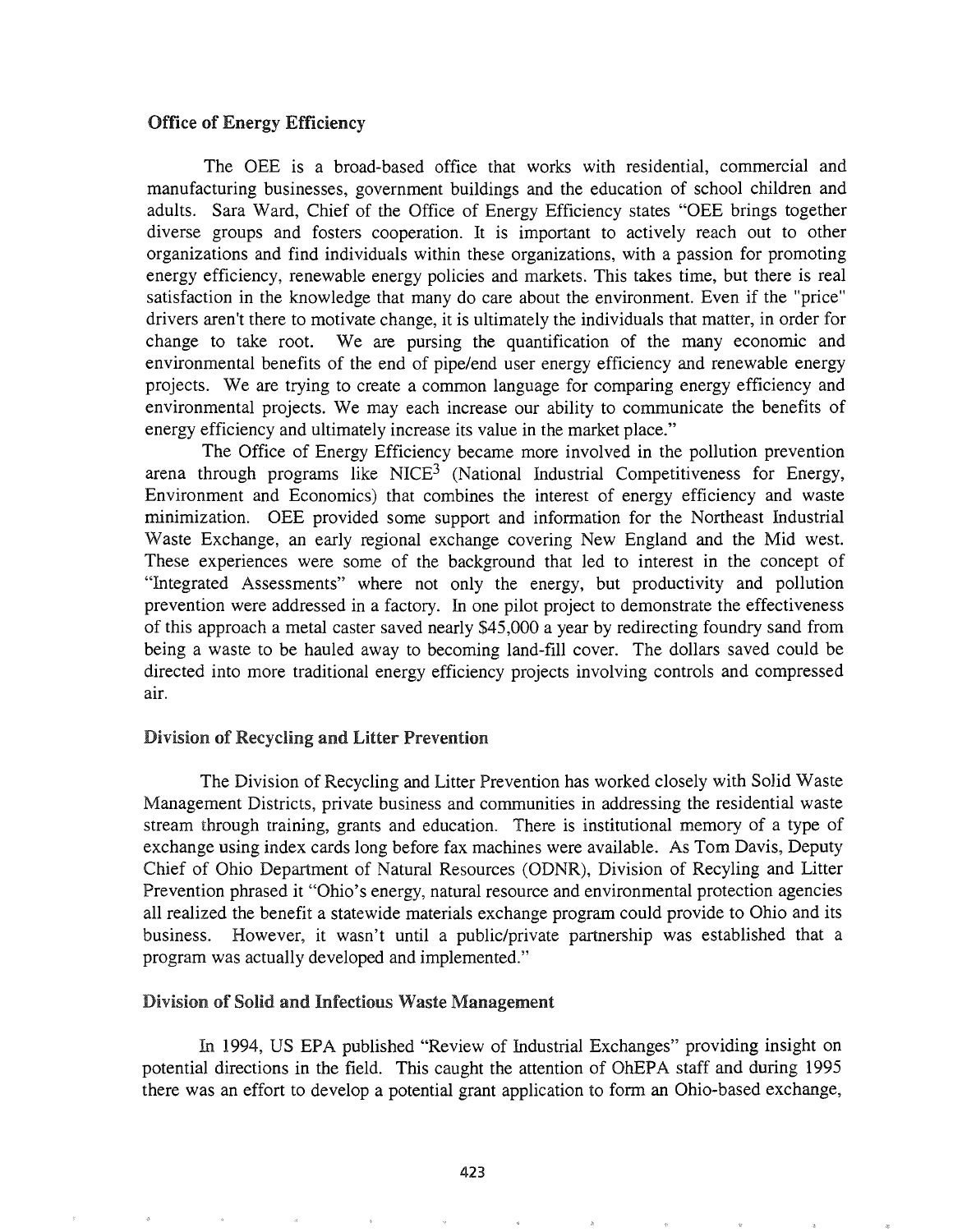complete with outreach, training, catalogs and information collection on successful exchanges. This effort garnered a wide range of support letters from public and private organizations willing to partner in the effort. While this grant effort did not proceed, it provided the framework for the exchange. Staff from OhEPA provided important tools to the process. Prior to the forming of OMEX, there was a list-serve that created an active dialogue.

## Orphan Chemical Recycling Program, Bowling Green State University

The Bowling Green State University Orphan Chemical Program began in 1992 to identify and transfer usable, unwanted chemicals between universities and schools. In 1995, the program received the Governor's Awards for Outstanding Achievement in Pollution Prevention. As the materials exchange discussions unfolded the description of materials and logistical challenges were often discussed. The program director participated shared his experience in these areas. The first was how materials should be classified. Was it to be called "unopened in original container", opened but full, partially full, or near code expiration? The second was the experience this program in the transportation of materials. (Ohio EPA 1995)

#### Mahoning County's Industrial Waste Minimization Project

In 1995, the "Mahoning County Industrial Waste Minimization Project in a cooperative effort between Technology Development Corporation, the Mahoning County Solid Waste Management District and Youngstown State University began using interns to provide free waste minimization audits and the development of a newsletter to begin an exchange process. Both professors and students involved with the program attended training on "Integrated Manufacturing Assessments" and began communications with additional faculty as they became aware of the potential in industrial and energy improvements. As a waste audit was completed, often material would be identified that had potential use in another venue. The newsletter with regional listings has grown in circulation and interest. In 1997, the program received the Governor's Award for Outstanding Achievement in Pollution Prevention. The program has gone on in 1998 to receive grants to conduct outreach to manufacturers with integrated assessments and include community awareness in the process. (Ohio EPA 1997)

#### Other programs and activities

Beyond the manufacturing waste stream, there are a variety of other programs reflecting individual community needs and interest. In Central Ohio the "ReArt" program was formed to get usable waste and scrap materials into the hands of working artists and teachers. Cardboard tubes, shipping crates, paint and poster board went from being a candidate for the landfill to works of art. The program has grown, moved into its own space and now has an exhibition hall adjacent to the administrative offices showcasing the fine art to come out of the warehouse. The district has also proceeded with the "Virtual Landfill," an Internet based exchange.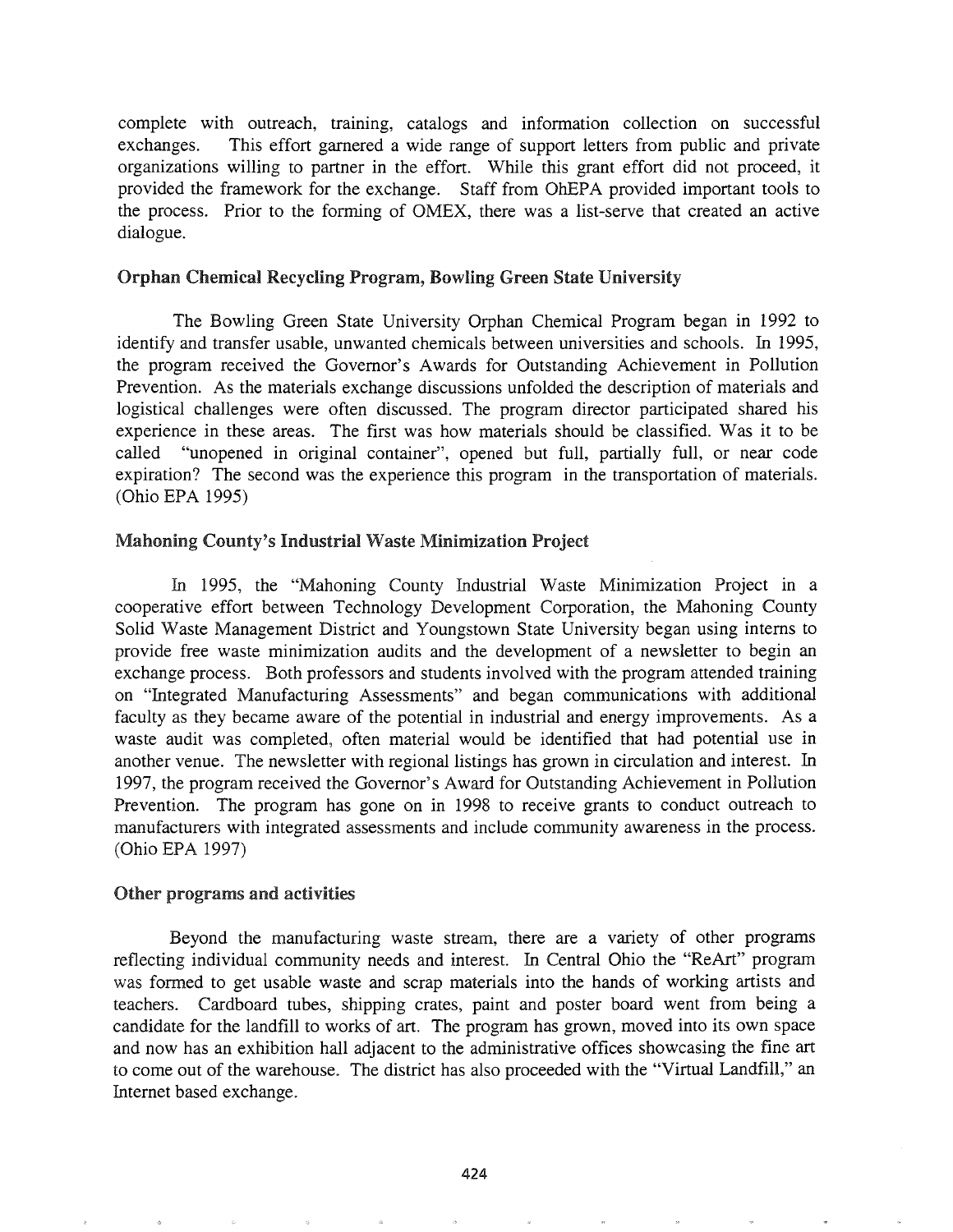The Community Resource Bank in Cincinnati, Ohio recycles computers, office furniture and supplies for sale to local not-for-profit organizations at a reduced cost. This program works in partnership with local computer user groups for computer refurbishing. Computers are being upgraded and replaced very frequently, so the available computers at times may be less than one year old. Also in Cincinnati, the Hamilton County Environmental Services in Southwest Ohio received a grant from the Ohio Department of Natural Resources to begin "The Interchange - a Marketplace for Business Waste" in 1996.

Private sector companies were also very active in the process and brought expertise to the table. Waste Alternatives had experience in operating a materials exchange for Indiana and ECO Educators worked with national organizations and schools in education projects.

During the same time period, five state agencies working in the energy and environment fields had been "comparing notes" on what programs and services were being offered and how they could work cooperatively to meet customers' needs. The five state agencies included; The Ohio Department of Development (Office of Energy Efficiency, Technology Division, Small Business Office, Coal Development Office), Ohio Department of Natural Resources (Division of Recycling and Litter Prevention), Department of Administrative Services (Energy Office), Public Utilities Commission, and The Ohio Environmental Protection Agency (Division of Solid and Infectious Waste Management and Office of Pollution Prevention). This dialogue and cross-training was helpful in the formation of the materials exchange because it afforded the opportunity to become more aware of jargon and issues facing the different agencies.

### Scope

This paper discusses how individuals working in government, private business, not-for-profit and educational organizations developed a collaborative statewide program involving the exchange of materials from manufacturers, commercial business and not-forprofit organizations in Ohio.

## Methodology

The beginning came from a dialogue between state agency staff, community organizations, solid waste management districts, organizations working with manufacturers and businesses. In October 1996 the "Resource Ohio Conference," a gathering of solid waste professionals, was holding a workshop on Materials Exchanges. Word was informally and quickly spread that there would be a "meeting while standing up" session after the workshop, led by Cuyahoga County Solid Waste Management and Ohio Department of Natural Resources staff.

The workshop was well attended with over 40 individuals from many areas of solid waste management. The more informal format, having individuals mill around instead of sitting at around a table and hold side conversations created a sense of discovery and excitement. Quickly, there were comments such as:

"What do you call pallets in your exchange? Are they listed as "shipping" materials" or "scrap wood?"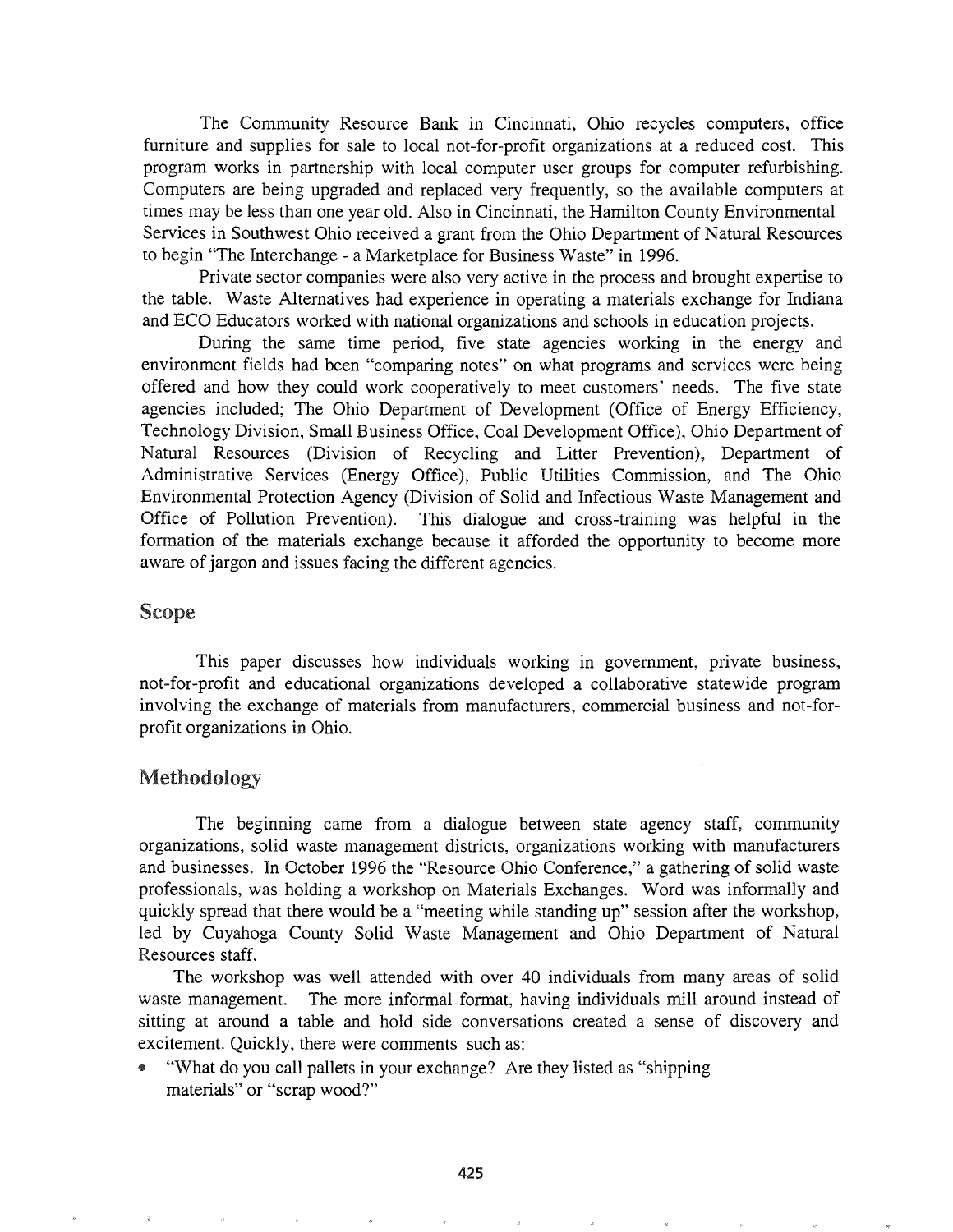- .. "Who's using what software and can it communicate with mine? Is there a database program we can buy? How are you using word processing for the exchange listings?"
- 4& "Why even have a statewide exchange what business would even want my trash across the state or pay to have it hauled?"
- Internet comments ranged from "Internet is going to solve all of this," to "what is Internet?"

There were more questions than answers on this day because it was truly a community based issue. There were organizations with a vital interest and state agency staff willing to work in together. The goal was to see all communities get service and build on the experiences of the individuals and organizations in the room.

The key issues identified were:

- While each geographic area was developing independently, in the future, databases may need to "talk." However, these computerized databases were growing so quickly, soon a pallet identified as a "shipping material" in one exchange would have little hope of being matched with a need for a "wood product" in another.
- Most dialogues were taking place via funding streams or membership affiliation meaning there was a huge market for cross networking and training.
- What was the role of computers and software? What role did the private sector have in making this happen? What could be done to equalize the computer hardware situation?.

The individuals in the room that day were willing to listen to each other. They discussed openly, the need to work to the best of their abilities, need for responsiveness, to work beyond traditional ways, and maybe the most important, be sensitive to, but not allow turf issues to delay accomplishment. A registration sheet was turned into a mailing list, and a date for the first meeting was selected.

Twenty individuals from throughout Ohio attended the first meeting in the fall of 1997. One key partnership-related opportunity came in that even though many individuals had worked in the field for 5, 10, or 20 years, they often had little opportunity to get to know each other because of different funding streams, materials, audience or disciplines. Individuals took the time and opportunities to introduce themselves and others. As an example, a college providing manufacturing outreach may never have met individuals from a solid waste management district two counties away, who may have been working with the same type of manufacturer. As a result of this introduction, there was interest in future contacts and cooperative efforts. New programs had been developed in one corner of the state, with few opportunities to exchange ideas. Program information was presented and the group again eagerly asked questions.

One agenda item at this meeting came as a result of the "Resource Ohio" meeting. A group car-pooled to attend a national waste exchange meeting in Tennessee between the two meetings. This conference discussed new approaches and questions into the mix of materials exchanges. Most notably of these was a concept coming out of Arkansas of this "scrap" volume coming from manufacturing being viewed as an asset and raw material for specific industries instead of a liability or waste.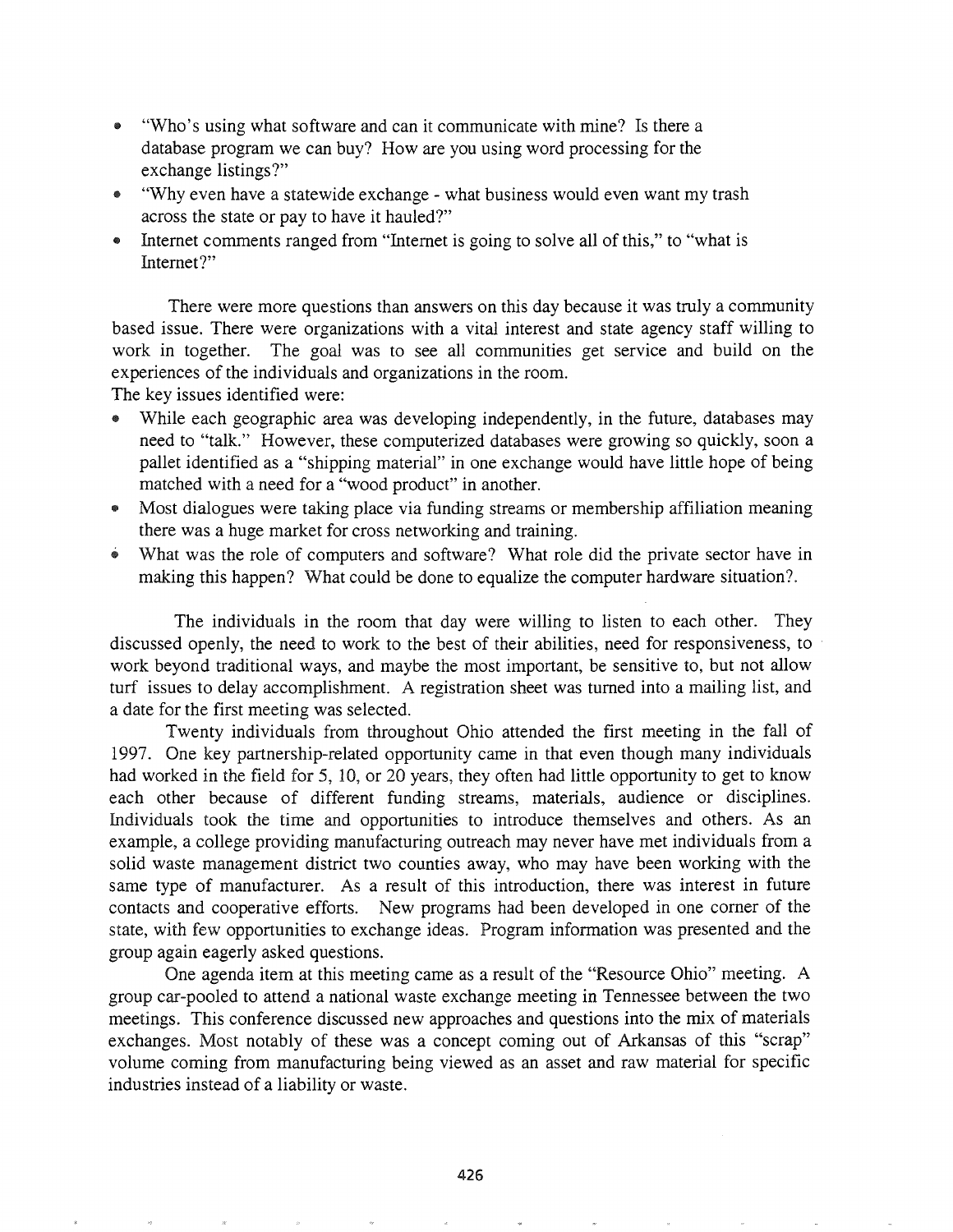During this meeting there was discussion and general acceptance that merely because there wasn't a market for a product in one end of the state, it didn't mean that there would not be a demand for it 10 counties away. There were two examples of this discussed. The first was that Central Ohio has scrap or off-spec wallcovering due to industry in the area. Southwest Ohio did not have this scrap material in abundance. This scrap has remanufacturing possibilities as spray insulation and or even artwork. So by moving a material 70 miles it becomes a feedstock instead of hauling it to a landfill. The other material was wooden pallets. While wooden pallets are often repaired and reused some pallets are beyond repair. A shift from Southwest to Northeast Ohio saw this scrap saved from the demolition land fill and being used as fuel. This was a breakthrough moment, setting the tone for the rest of the discussions. Individuals learned new information and admittedly changed their minds.

There was considerable interest in learning more about existing resources and programs. A meeting date was set and with a plan for a call to go out to gather as many groups and individuals possible working in the field from as wide a range of community size, audience, experience and technological abilities possible. As the meeting closed, tasks were divided up. Individuals took on research outside of their own skill sets and knowledge base.

A loose-knit group formed of both public and private regional exchange operators; government staff including energy, small business and technology staff; educators, not-far-profit staff and private business owners. It wasn't known to be certain or desirable at that time, but the group was less than one year away from having a collectively designed, statewide materials exchange. Over a series of four meetings, with leadership responsibilities were rotated around the group. At the close of each meeting individuals volunteered to take on tasks like research of topics or leadership of the next meeting.

#### Barriers and Opportunities

The following identifies and elaborates on partnership and program design issues for the group. There was a constant effort for consensus which at times meant bringing additional individuals into the process for further information to either enhance or extinguish any qualms..

Cross-training is necessary due to the diversity of stakeholders and waste streams. From cross-training, the group saw the potential for the entire waste stream. In Ohio, there are several non-profit organizations operating exchanges or stores to fe-sell merchandise or materials that deal in chemicals, household products and computers. How do they fit into an industrial-focused exchange? This compatibility may come on the given day when a business usually trading in foundry sand, needs to change out their computer systems. While the business is traditionally an industrial trader, their old computers could be used by a not-for-profit agency. It was decided that the variety of potential exchanges would make the exchange more robust and community oriented. The exchange would target three levels; industrial, commercial and not-for-profit). It was also determined that individual "households" or residential customers would not be a targeted audience because there would not be enough material quantity. If individuals did seek information or outlets for materials, they would be directed to one of the local/regional resources.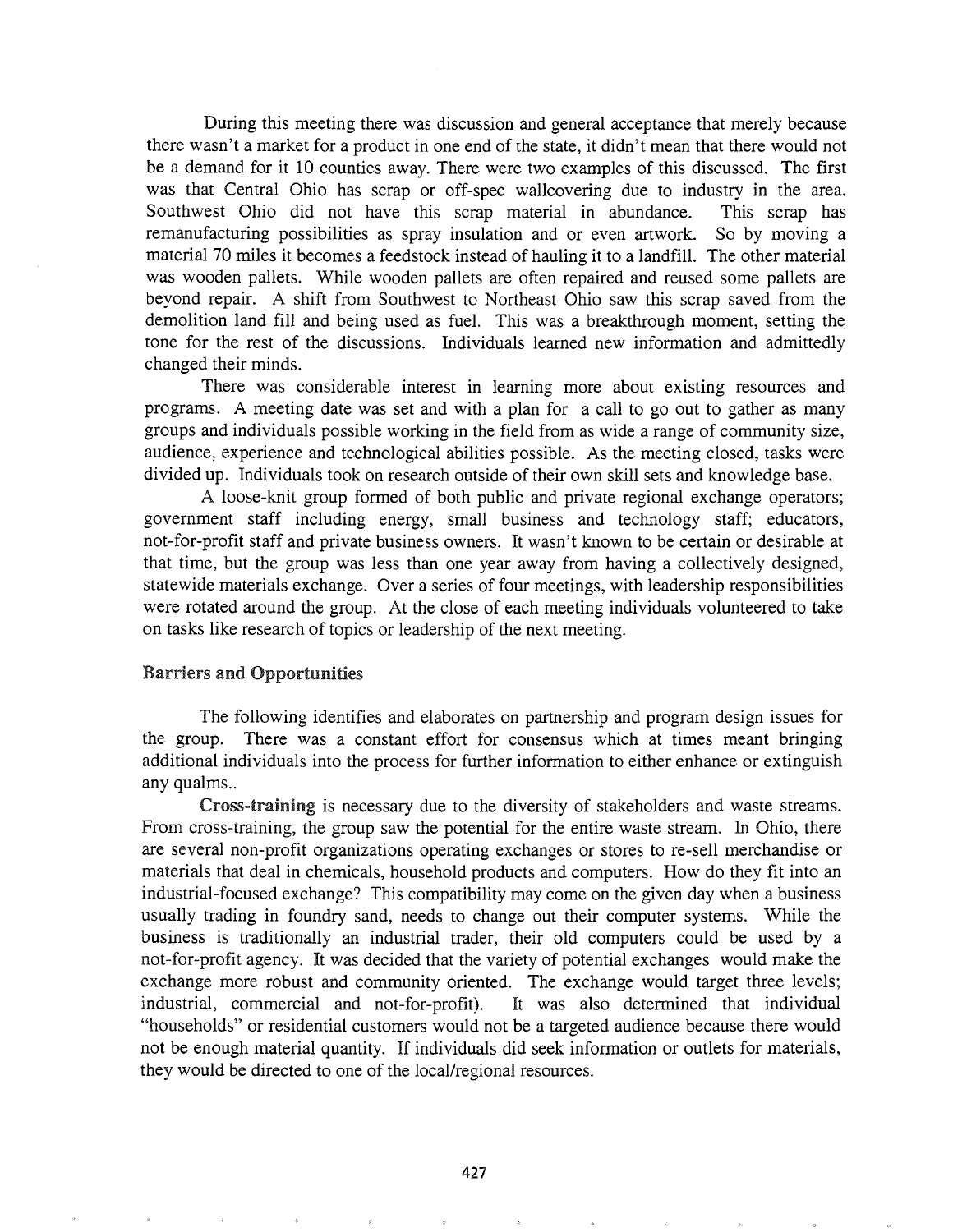Definitions and terms were going to be critical for effective communication. This was accomplished in a roundtable using overhead projection. A simple grid of the exchanges' current terminology was posted. For example "pallets," "wood products," or "shipping materials." How would it be labeled? "Fly ash" was changed to "coal combustion byproducts." Through a sometimes lively discussion, consensus on 25 categories was achieved in this meeting.

A medium and compatibility to which everyone has a timely access to information to both listings and educational information is needed by a materials exchange. While the technology savvy felt that the Internet would solve everything, a survey sent statewide to organizations working on the material exchange project had strong repercussions. Over 70 groups responded to this voluntary survey. While a significant number had computers, many were older models and/or networked systems that didn't (either through administrative decision or hardware) allow modems or Internet use. Internet use is growing considerably, but it was feared small business wouldn't have the equipment or the time to use it if made available. For current information, the telephone and fax machines were going to be the communication tool of choice concerning listings. A printed catalog would provide listings and educational reinforcement. After the first year of the Ohio Materials Exchange a cost saving measure was implemented, to have the first issue of the year contain the instructional materials with the subsequent issues being only the materials listing.

A Fear of Duplication of effort and competition for funding existed at first. But somewhere between the third and fourth meeting; there came the afore mentioned general realization that communities were producing some materials (a change from the word waste) that weren't commonly available in others. If the ability to communicate and consolidate were present, there may be need for a mechanism to alert one another and deal with the material. At one point a transparencies were distributed of the state map. Everyone got to color in their area. It then became evident, that there were still areas with opportunities but without service.

Diversity. There was a diverse range of individuals who worked on this program. While some lived in metropolitan cities, others lived and worked in rural areas. There was a wide age range from early 20s to late 60s. The age difference at times led to past historical event references and related humor being explained, but this added to the esprit de corps. The ethnic diversity led to discussions of what was being done in other countries and in tum those countries involvement with ISO 14000. There was some interesting dialogue between the environmentally trained solid waste and energy experts as the solid waste experts spoke tons of C & D (construction & demolition debris) vs. an explanation of co-generation of BTU's (British Thermal Units) by turning burned sawdust to energy.

Call to Action. Figuratively speaking, by the fourth meeting, the group had their "carts full" and were ready to move towards getting a statewide exchange underway. It was now a tradition within the group to list tasks at hand and divide it up for quick resolution. The Association of Ohio Recyclers was interested in administering the project. The regional exchanges saw a mechanism they could forward "hard to place" items. The Department of Natural Resources had a fax-back system with some room to hold the new exchange. The Ohio EPA could develop and publish the catalog. The ODOD-Energy Office could provide funding to provide training, outreach and evaluation. The final piece needed was successful gap funding. A proposal went to the Ohio Environmental Education Fund (OEEF).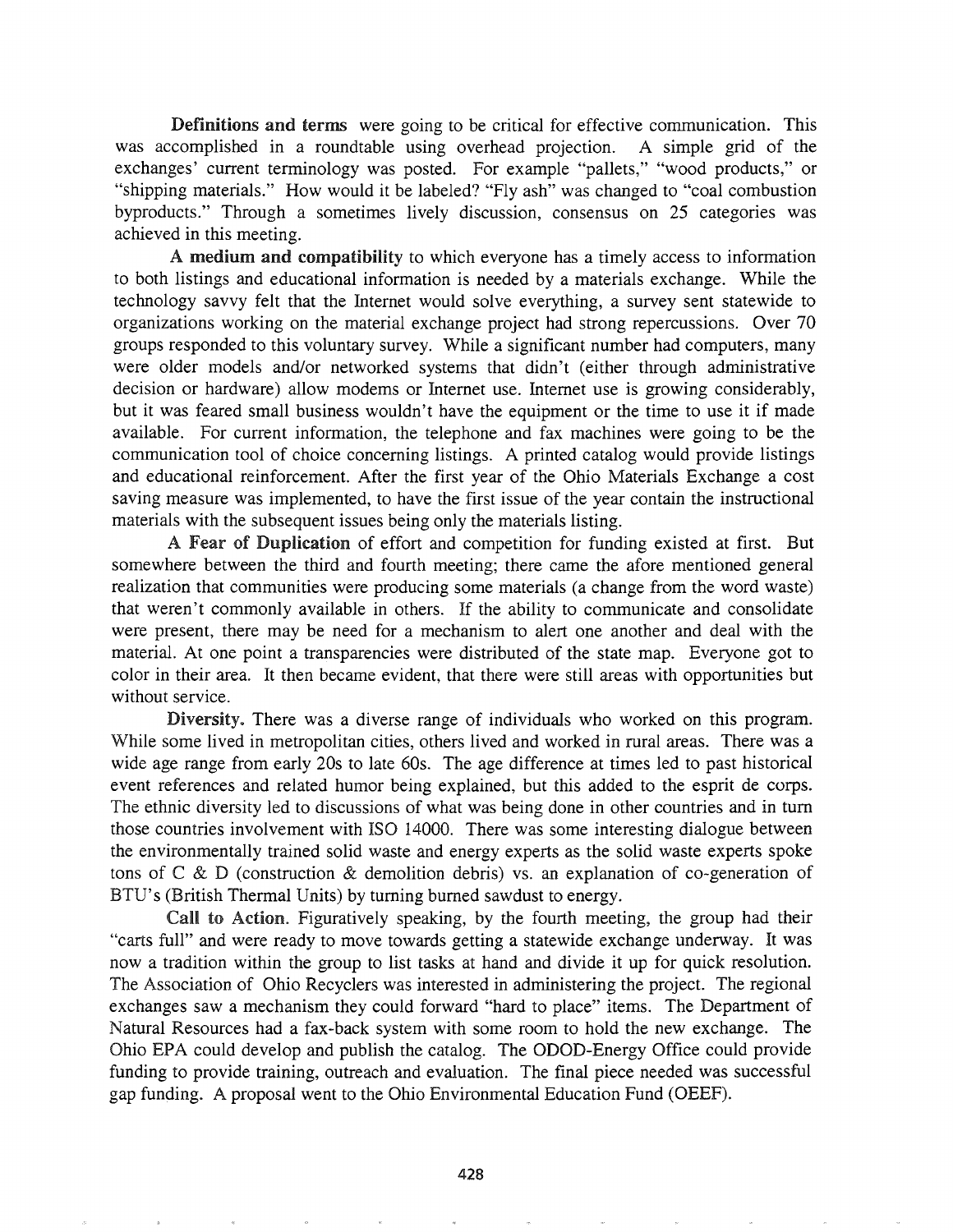## Results

In August 1997, the Association of Ohio Recyclers (AOR) proposed to the Ohio Environmental Education Fund to "facilitate the creation and coordination of a statewide Materials Exchange program" with a focus on preparing a database of materials listings (both wanted and available materials) and distribution of these listings throughout the state. (OEEF 1997) In the fall of 1997, with a grant in place, the Ohio Materials Exchange, operated by Waste Alternatives, based in Mt.Vernon, Ohio, had come to fruition within 12 months of the first gathering. The first issue was published March of 1998. (List of exchanges is after references) It included a feature story on a regional exchange, instruction on how to access the fax-back service and how to request further information on the listed materials. To date the program has had the continued support and interest of the individuals and organizations who built it. The success of the program can be measured in the following ways:

- 691 tons of materials successfully exchanged as of January 25, 1999. This information was collected through follow up with 80% of listers.
- 416 listings of materials wanted or available are currently posted.
- Continuation funding was secured through 1999.
- Along with over 20 presentations throughout Ohio, in June 1998, the project manager was invited to participate in a panel at the "Industrial Waste Exchange and Reuse, and Transportable Incineration" Conference in Taipei, Taiwan. (Waste Alternatives 1998)

## Conclusions

Throughout the country, materials exchanges operate in cyberspace and on index cards, and deal in scrap and rejects, informal and formal systems. Government, for-profit and non-profit business are all being pressured to "do more with less." There will be constant pressure to identify funding for the continuation of programs like the Ohio Materials Exchange. As this is attempted, it will be everyone's responsibility to enhance the opportunities that arise and seek out "best practices" to improve and operate their organizations in a most efficient manner.

When approaching broad needs, there will be more success if individuals; set the tone and expected pace early on, attempt to proceed with a diverse range of organizations, are willing to both listen, take and accept leadership, and are tenacious enough to see an activity through. Perceived barriers like the logistics of choosing and notifying people of meeting dates, added to keeping track of who's working on what phase of the project, can be overcome. This is accomplished by the constant forward thrust by individuals who can make it to meetings, combined with the continued involvement of those who aren't able to make attend, maintaining critical momentum.

While largely unspoken, many who worked on building the Ohio Materials Exchange realized there was a need to overcome issues like geography, varying sizes of communities, perceptions surrounding regulations, lack of knowledge, technology and funding. The power and motivation came from using trust, wit and diversity to build a program that would be stitched strong from the ground up with a sustainable fabric to last into the future.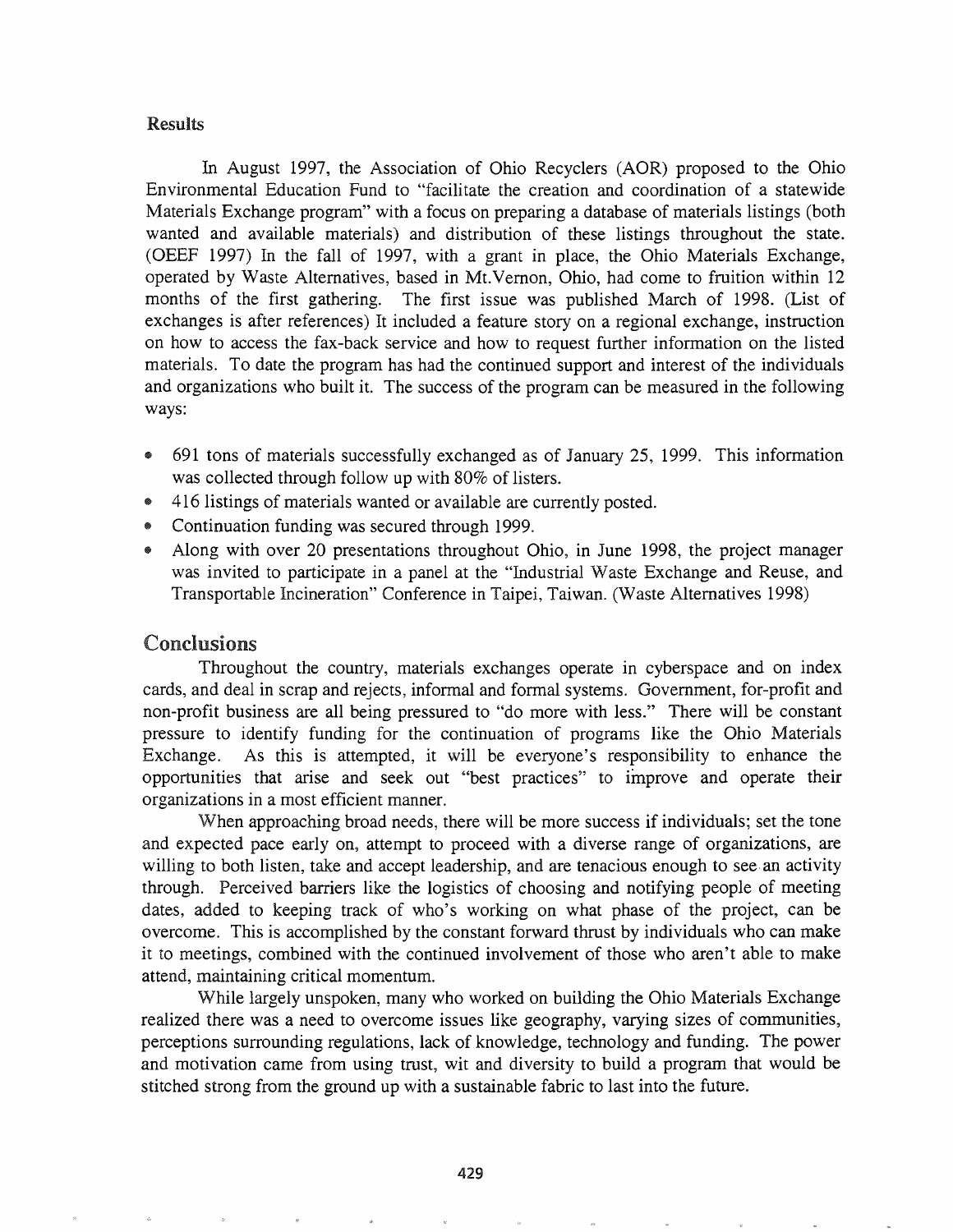## References

- [EPA] United States Environmental Protection Agency. 1994. Solid Waste and Energy Response(5305) EPA-530-K-94-003. Review of Industrial Waste Exchanges.
- Ohio EPA. 1995. Governor's Pollution Prevention Award Recipient: David Heinlen and the Orphan Chemical Recycling Program, Bowling Green State University.
- Ohio EPA. 1995. Governor's Pollution Prevention Award Recipient: Mahoning County's Industrial Waste Minimization Project. Fact Sheet #41
- OEEF 1997. Ohio Environmental Education Fund. General Grant Program Application for The Association of Ohio Recyclers. Application date July 14, 1997
- Speese, John. "Waste Alternatives Memo directed to survey respondents of the Ohio Materials Exchange Survey." Duplicated. Distributed to participants February 21, 1997.
- Waste Alternatives, Inc. 1998. *Participant Reportfor Industrial Waste Exchange and Reuse and Transportable Incineration Workshop* June 17 and 18, 1998; Taipei, Taiwan. Diane Shew.